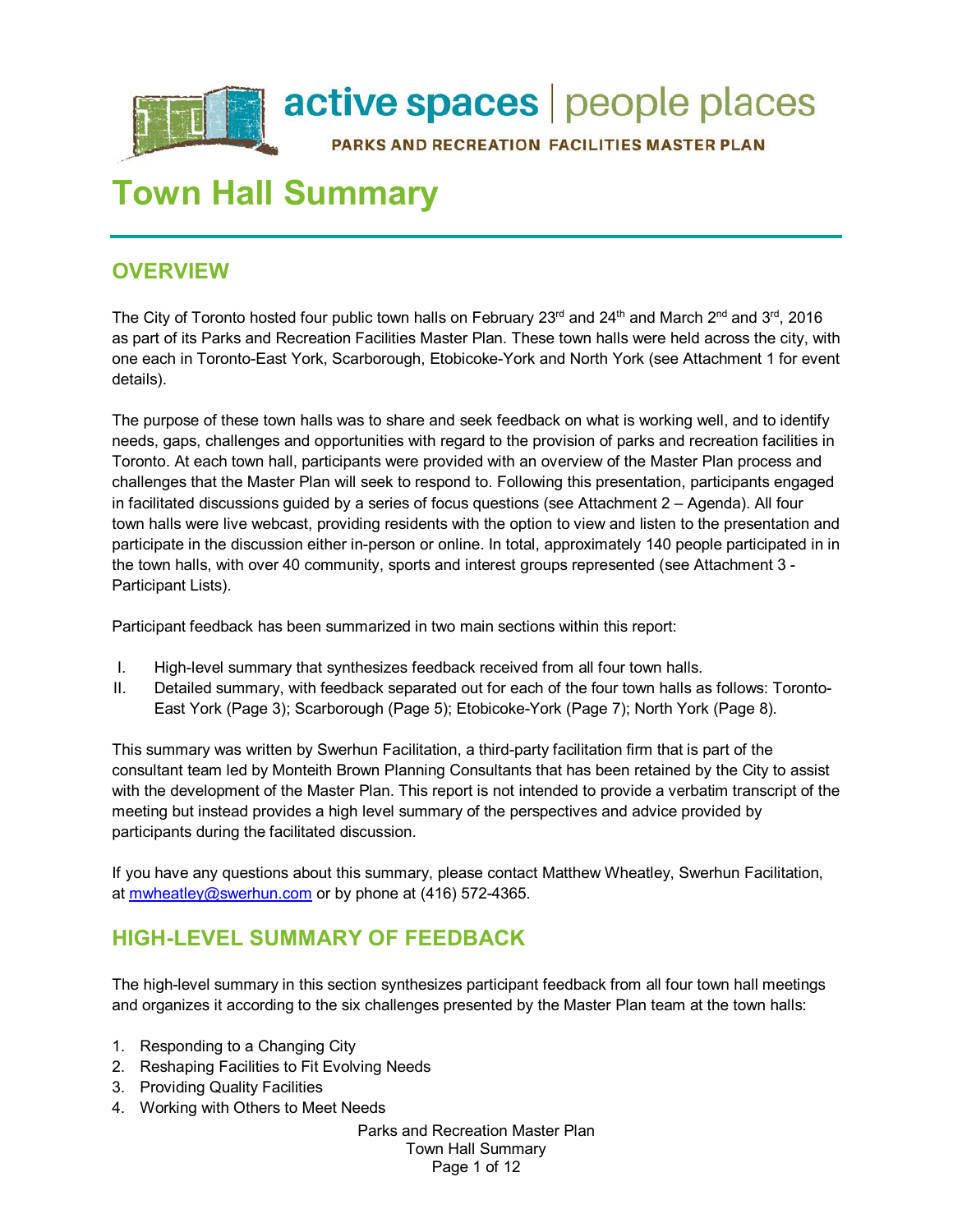- 5. Improving Accessibility for Everyone
- 6. The Funding Challenge

# *Responding to a Changing City*

To respond to a changing city, participants at the Toronto-East York, Etobicoke-York and North York town halls suggested new facilities in locations that had recently grown (particularly higher density neighbourhoods) or were anticipated to grow in the near term, including:

- A new community centre in central Etobicoke
- New community centres serving Ward 20 (both in the south end in the Entertainment District which has experienced a high rate of growth and in the northern end, which has not experienced the same growth but does not have a community centre)
- A new community centre in the quarry lands at Victoria Park and Gerrard
- A new playground at Wynford Drive
- Additional ice pads at Goulding Park
- New community centres at Grand Avenue Park and/or at the site of the former Christie plant

# *Reshaping Facilities to Fit Evolving Needs*

To reshape facilities to fit evolving needs, participants at the Toronto-East York, Scarborough and North York town halls suggested converting underutilized facilities to uses more in line with growing recreational activities (such as ball diamonds to cricket pitches or making temporary skateboard parks permanent, as was requested at Malvern Community Recreation Centre). Participants at the Etobicoke-York town hall suggested reshaping facilities by making spaces, fields and courts more flexible to accommodate a range of sports and balance grass roots and premium sports.

# *Providing Quality Facilities*

Providing quality facilities was discussed in a number of ways by participants at the town halls. Toronto-East York and Scarborough participants suggested smaller-scale improvements to existing facilities to increase their usability. Participants in Etobicoke-York and North York expressed concerns about facility maintenance and a lack of supporting amenities causing a decline in sport organization membership, shortened playing seasons and potentially increasing the risk of injuries. They suggested that the City improve sports field maintenance and provide supporting amenities such as washrooms, lighting, sports bubbles and artificial turf (although there was some concern about the appropriateness of artificial turf for some sports).

### *Working with Others to Meet Needs*

Participants identified many different types of organizations that the City of Toronto could work with to meet recreational needs. Participants at the Scarborough, Etobicoke-York and North York town halls suggested that the City work with schools and post-secondary institutions to provide facilities, with participants at the former two town halls emphasizing community hubs on vacated school sites and participants at the latter meeting suggesting facility sharing during off-peak times. Participants at these three town halls also suggested that the City consider partnering with community organizations to help animate and activate facilities and pursuing more corporate partnerships to increase funding and permit fee revenues.

> Parks and Recreation Master Plan Town Hall Summary Page 2 of 12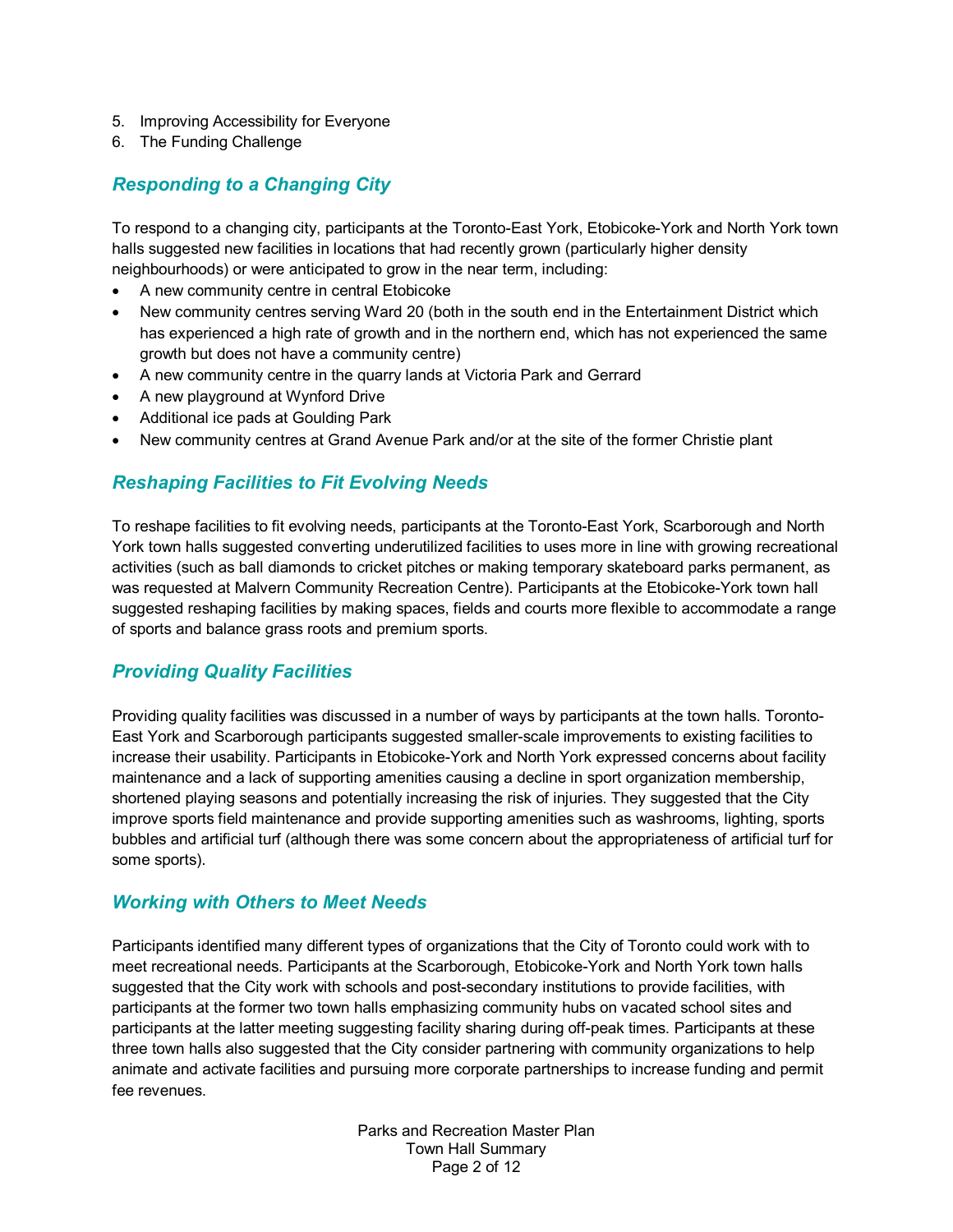# *Improving Accessibility for Everyone*

Participants at all four town halls talked about improving accessibility to facilities in terms of ease of travel. While participants in Scarborough and Etobicoke-York shared stories about the need to drive to facilities and difficulties faced by those without access to cars, participants in Toronto-East York and North York suggested that the City also encourage access to facilities through public transit and active transportation. Participants also discussed accessibility in terms of program registration – suggesting that improvements to the registration system would result in greater access, and welcoming spaces – suggesting that efforts be made to improve the look and function of recreation centre lobbies to promote user-staff interaction.

# *The Funding Challenge*

Participants at all four town halls offered a number of different ideas to respond to the funding challenge, including:

- Ensuring that parks acquired through section 42 or built through section 37 funds and other development-related funds are large enough to provide outdoor facilities
- Encouraging people to volunteer/make small donations
- Better advertising programs and services to bring in more users and revenue
- Seeking donations of space from faith-based groups and large land owners
- Working with community organizations and sports clubs to fund new facilities
- Undertaking site-specific planning for new facilities as soon as possible to better take advantage of funding opportunities with other levels of government

# **DETAILED FEEDBACK**

This section provides a detailed summary of feedback from all four town halls. Each town hall is summarized in a separate sub-section. As with the high-level summary in the previous section, feedback in the detailed summary has been organized to correspond with the six challenges. Feedback that falls outside of the six challenges has been included as additional feedback. In certain instances, responses to participant feedback were provided by representatives of the Master Plan team, other City staff, and elected officials at the town halls. Where these responses are included, they are denoted in *italics*.

### *Toronto-East York*

### *Responding to a Changing City*

Both in-person and online participants identified areas of the city that are currently or have recently undergone population growth and which they felt are in need of new facilities. These areas included:

- The quarry lands at Victoria Park and Gerrard there are some community centres in the area however, they are small and already highly used
- The Entertainment District (and the northern end of Ward 20, which has not been experiencing as much growth, but does not have a community centre at all).
- Wynford Drive there are many condos along this street with young families and there is a need for a playground. The City's Director of Parks Development and Capital Projects, Michael Schreiner, noted that although playgrounds are not within the scope of the Master Plan, the City has been looking at bringing something forward in this area and has met with the local Councillor to discuss this issue

Parks and Recreation Master Plan Town Hall Summary Page 3 of 12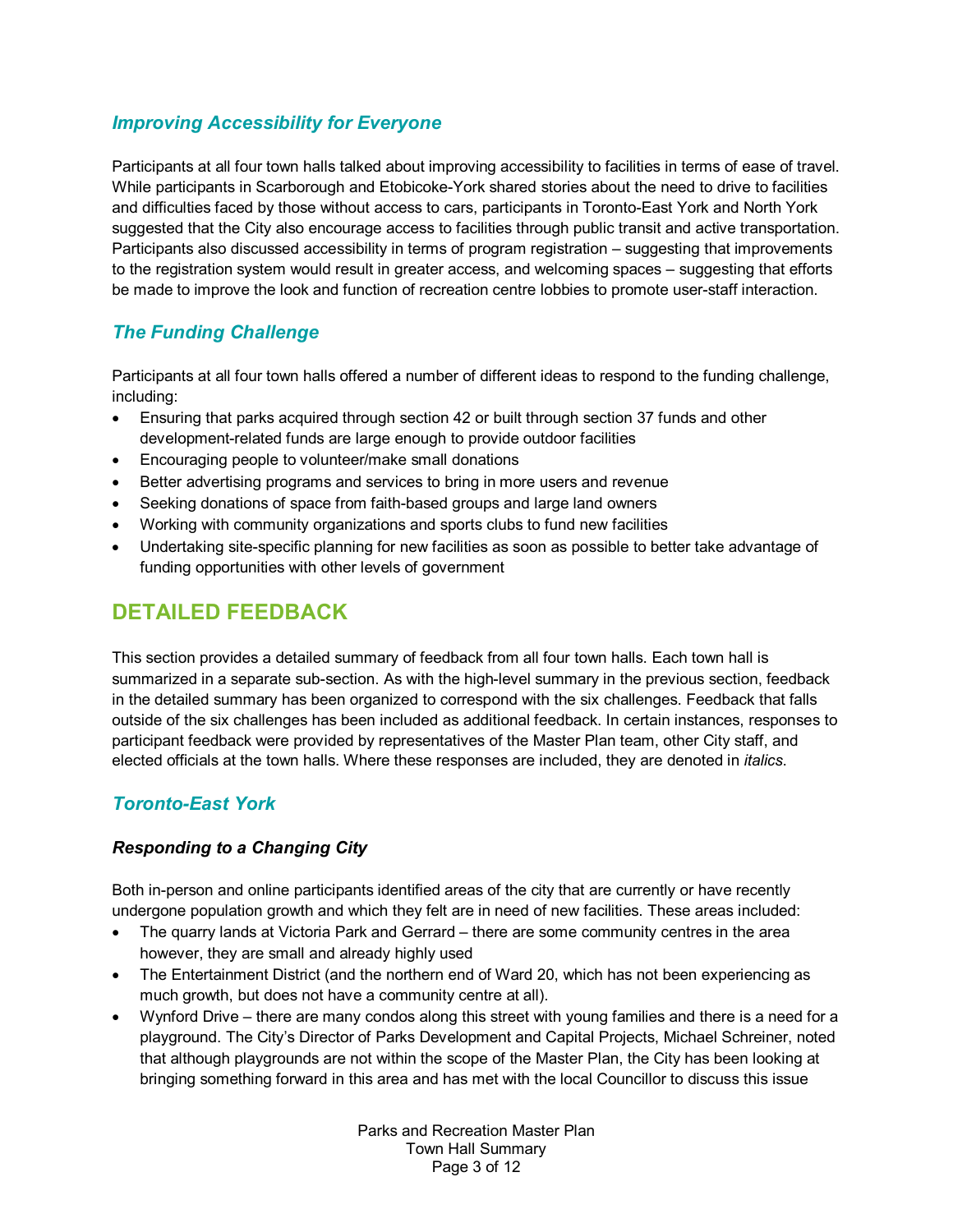It was also suggested that as the population ages, the City should look to expand its range of programs for seniors – they currently are focused on older seniors and there could be more programs for younger and more active seniors. *A member of the Master Plan team noted that while programs are not within the scope of the plan, this feedback will be passed along to staff responsible for recreation services and programs.*

### *Reshaping Facilities to Fit Evolving Needs*

It was suggested that community centres would benefit from additional meeting space that community members could use/program in an unstructured way without requiring staff resources.

One participant noted that their tennis club (Lawrence Park) has a waiting list of over 400 people and suggested that the adjacent lawn bowling club, which appears to be underutilized, could be converted to additional tennis courts. Another participant cautioned that utilization rates may not reflect actual demand. This participant noted that while a number of lawn bowling clubs in the city are facing declining membership, this decline has coincided with increases in permit fees, making club memberships less affordable.

#### *Providing Quality Facilities*

Some participants identified existing facilities that needed to be improved, like the cricket pitch in Dentonia Park which has a concrete path running through it.

Other participants felt that some parks needed specific amenities added to them, including more benches and pathways in Earlscourt Park and outdoor storage space to support the bake oven and community gardens in Regent Park. *A member of the Master Plan team noted that while bake ovens and community gardens aren't specifically a part of the Master Plan, the Plan will describe the importance of support amenities.* 

#### *Working with Others to Meet Needs*

The Toronto Pan Am Sports Centre was cited as one of the best things about parks and recreation facilities in Toronto – it was felt that the Centre functions as a big community builder that brings in lots of families and provides benefits for nearby University of Toronto Scarborough students.

One participant felt that while facilities provided by organizations other than the City of Toronto were beneficial to the community, they may not have the same permanence and once a space is lost, people have to quickly find new facilities and programs.

#### *Improving Accessibility for Everyone*

Several participants felt that the program registration system could be improved, with participants noting that they had to arrive at community centres very early in order to secure a spot, or have a difficult time accessing the registration system online, only to find that all classes are full once they are able to access the system. Other participants felt that many outdoor rinks are difficult to permit because most of the permit spaces are taken by private companies. *A member of the Master Plan team noted that while the registration and permitting systems are not within the scope of the Master Plan, planning for additional facilities is a part of the answer to a lack of programs and permit spaces.*

> Parks and Recreation Master Plan Town Hall Summary Page 4 of 12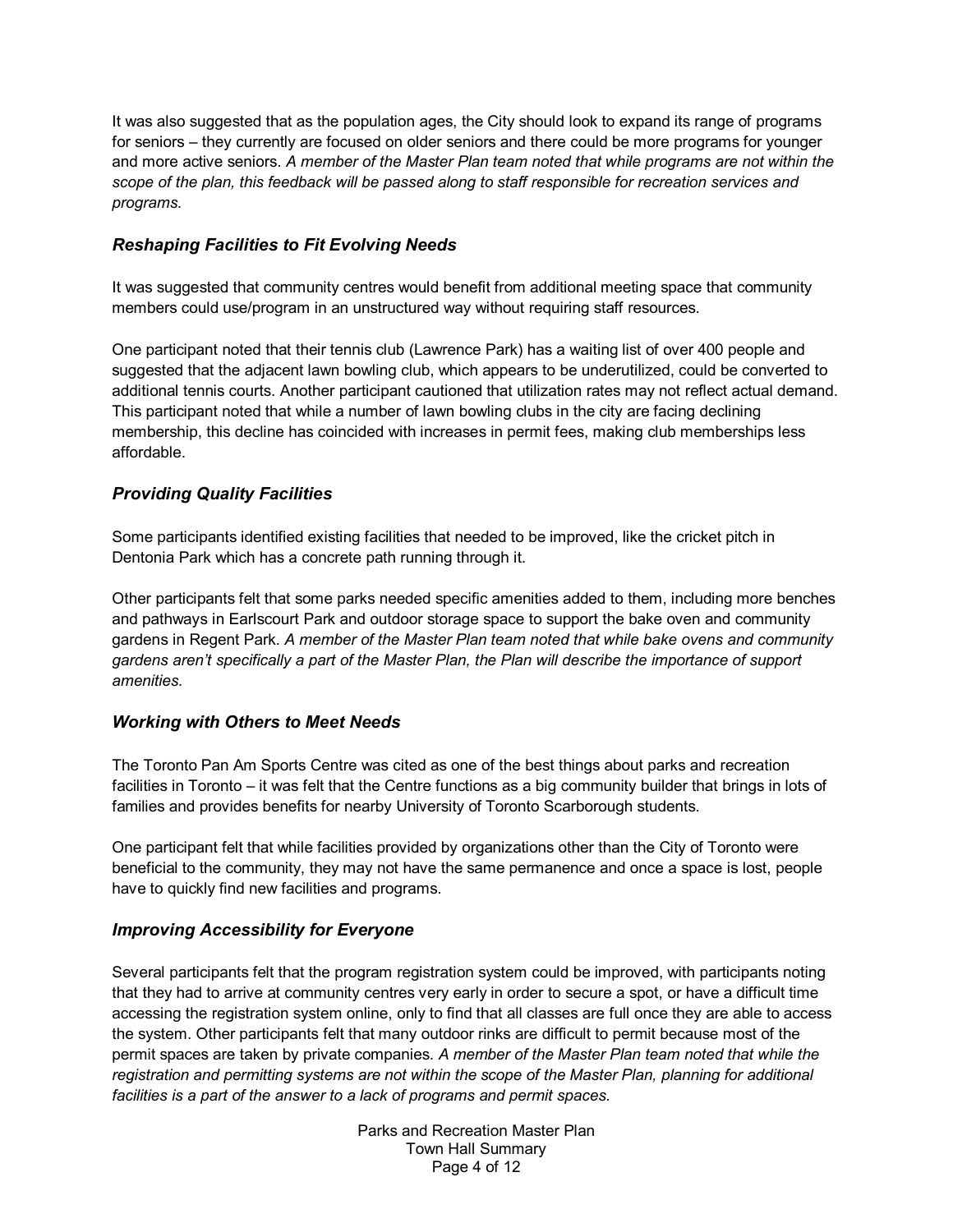It was also suggested that the Master Plan take into account the routes and means of travel people use to get to facilities, particularly active transportation and synergies with the City's cycling plan.

#### *The Funding Challenge*

Participants suggested responding to the funding challenge by encouraging people to volunteer/make small donations and to better advertise the programs and services offered at facilities to help drive greater usage and as a result, bring in more money from fees.

It was also suggested that money received from developers for parkland acquisition could be put toward funding recreation facilities. *A member of the Master Plan team noted that these funds can only be used for acquiring and improving parkland, as per the Planning Act and related City of Toronto policies.*

#### *Additional Feedback*

At a high level, several participants felt that Toronto had a great system of parks and recreation centres that offer a range of great services and programs. Concerns were raised about some front desk staff, whom one participant felt were at times too young and provided insufficient service.

A participant suggested that the consultation process include the views of those who don't currently use facilities as well as input from seniors. *A member of the Master Plan team noted that an invitation has been extended to a city-wide senior's organization to participate on the Facilities Master Plan Stakeholder Advisory Group (SAG), and that the full list of participating organizations is available on the Master Plan website: toronto.ca/parks/facilitiesplan.*

# *Scarborough*

### *Responding to a Changing City*

One participant felt that programs at community centres seem to be geared towards youth and "senior" seniors and further suggested that programs could be expanded to better accommodate the interests of adults who accompany youth to facilities and "just retired" seniors. *A member of the Master Plan team noted that while programs are not in scope for this Plan, the City had heard a lot about program variety and interior space design during the consultations for the 2012 Recreation Service Plan and that feedback on programs would be passed on to staff responsible for implementing that plan.*

#### *Reshaping Facilities to Fit Evolving Needs*

Several participants talked about creating new facilities or converting existing ones to fit evolving needs, including building more indoor ice rinks and pools in Scarborough, providing a permanent skateboard park at the Malvern Community Recreation Centre and converting underutilized baseball diamonds to cricket pitches (particularly in light of the Pan Am Sports Centre having replaced a number of pitches).

> Parks and Recreation Master Plan Town Hall Summary Page 5 of 12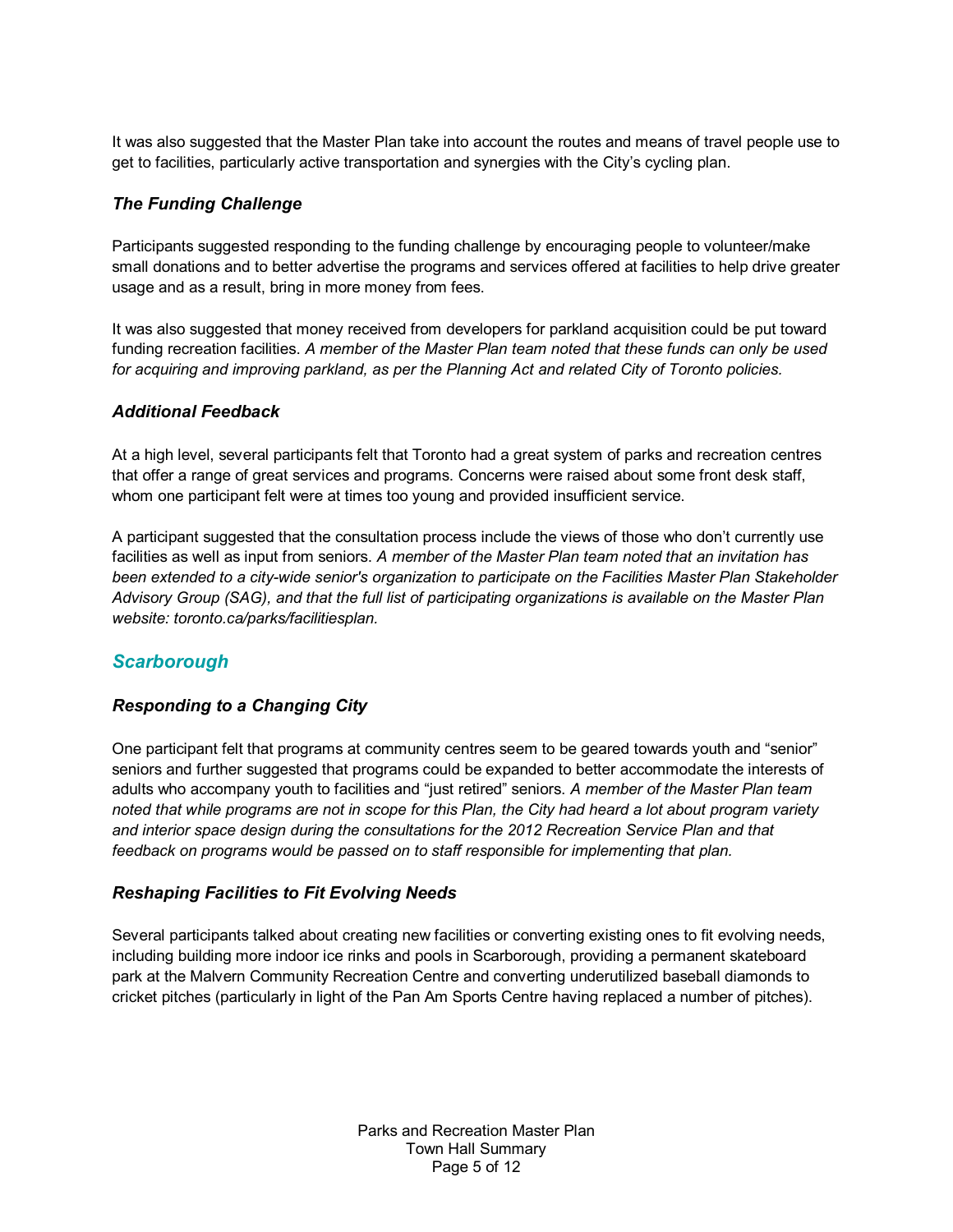#### *Providing Quality Facilities*

Participants discussed improving facilities both in terms of making small renovations (e.g. improving service desks that have tiny windows that cut off users from staff) and by providing more supporting amenities to encourage usage.

#### *Working with Others to Meet Needs*

Several participants suggested that the City should work with other agencies (e.g. Toronto District and Toronto Catholic District School Boards, Toronto Public Library) to explore community hubs, particularly in light of the Toronto District School Board looking to divest some of their buildings and land.

Participants also discussed some existing facilities – like Berner Trail Community Centre, which is attached to a school and a daycare – which could be transformed into community hubs through partnerships with local community organizations that can animate and activate these spaces. It was felt that these types of partnerships would achieve a lot and have a lower cost to the City than building new facilities.

#### *Improving Accessibility for Everyone*

Participants discussed access in terms of ease of travel to facilities. It was noted that Scarborough's population is spread out tremendously and many of the local community centres are small and have limited programs. In order to access some programs, participants said they have to travel quite far (or take multiple bus transfers) and that some programs are inaccessible unless one has a car.

#### *The Funding Challenge*

Participants suggested working with communities to fund new facilities, with one person noting that a cricket pitch had been funded in equal thirds by the City, local community, and businesses. Should this model be followed more broadly, it was suggested that the City undertake site planning work to provide a price tag and then go to the local community to determine how to raise funding. Another participant noted that where community organizations contribute to the funding of new facilities, expectations may be raised that those organizations receive preferential permit use of the facility.

One participant felt that there could be a more equitable distribution of facilities resulting from funds raised through development. *A member of the Master Plan team noted that there are legislative limitations to how and where funds resulting from development can be spent.*

A participant expressed concern that the level of funding required to ultimately implement the Plan may be beyond what Council is willing to approve. This participant also felt that the 5 year reviews of the Plan may provide opportunities for new Councils to reject all or portions of the Plan. *A member of the Master Plan team noted that the Plan will include facility priorities, emphasize building new and state of good repair, and make the costs clear.*

> Parks and Recreation Master Plan Town Hall Summary Page 6 of 12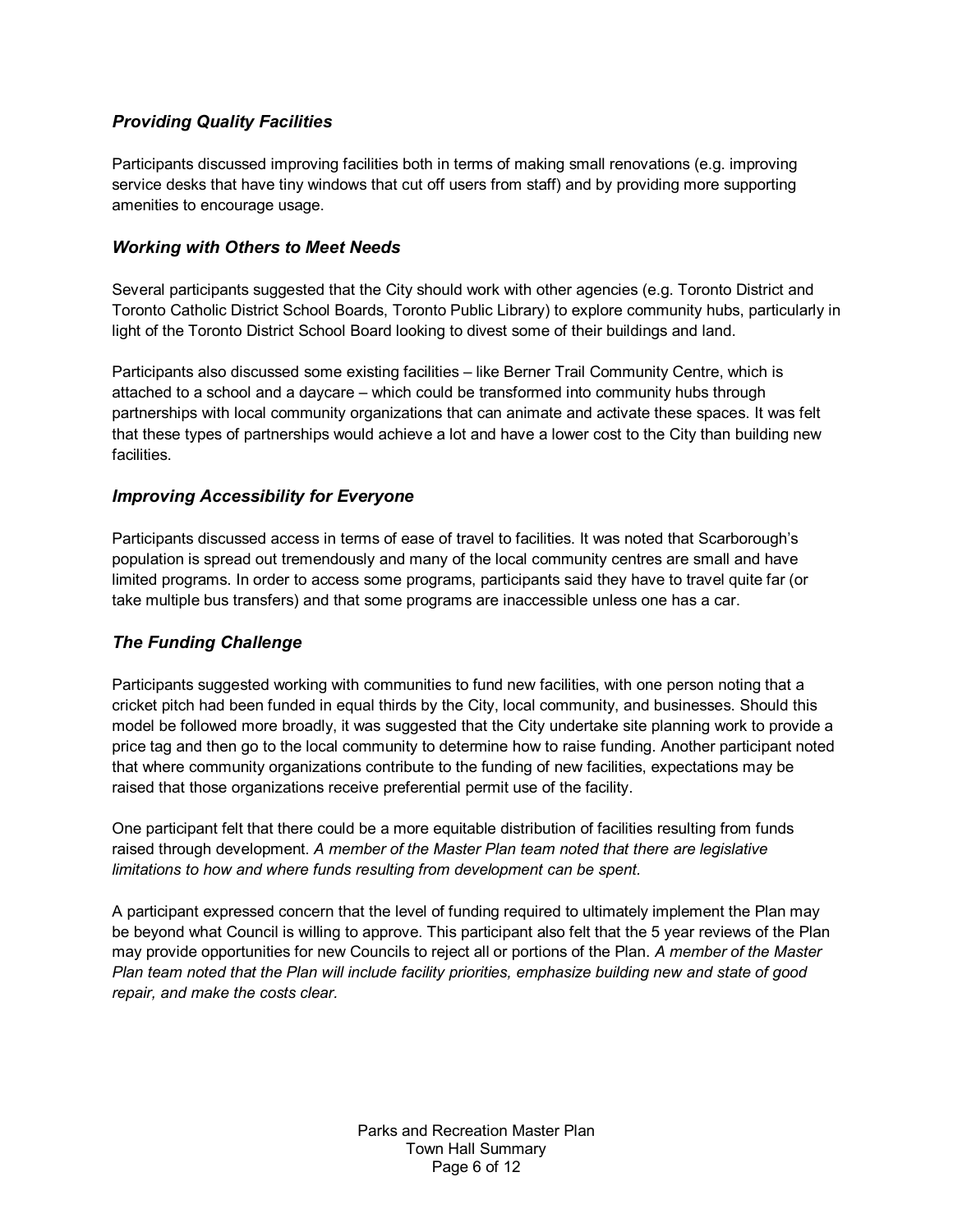#### *Additional Feedback*

It was suggested that public consultation should be a component of the Plan's implementation with community members, Councillors and staff working together to determine where different recreation components are located at the local level.

# *Etobicoke-York*

#### *Responding to a Changing City*

Several participants spoke about the need for a community centre in central Etobicoke and close to Dixon Road to meet the needs of the large population in the area. They felt that a new community centre would make it easier for families to access sports and programming, provide job opportunities and training to local youth, and support a vulnerable area of the city. It was suggested that the City explore building a new community centre on the site of the West Mall Rink.

It was suggested that the City explore multi-use spaces to meet the needs of the growing senior population while still providing for the needs of youth.

One participant, citing an example from Sweden, suggested that the City build multi-story facilities in places where the cost of land is high or otherwise constrained.

#### *Reshaping Facilities to Fit Evolving Needs*

Participants had a number of suggestions with regards to reshaping facilities, including making fields more flexible to accommodate a range of sports and balance grass roots and premium sports.

#### *Providing Quality Facilities*

A few participants expressed concern about facility maintenance, with one participant reporting having been injured playing football on a poorly maintained field and another noting that the basketball court in Dixon is not well maintained. Another participant suggested that while artificial fields may provide for easier field maintenance, they can also increase the likelihood of injury with certain types of sports (e.g. rugby).

#### *Working with Others to Meet Needs*

Several participants suggested that the City work with the Toronto District School Board to repurpose closing schools into community hubs. The Alderwood Community Centre, with a school, library, skating rink and tennis courts, was cited as a great example of a community hub.

Participants also suggested that community centres could include offices and collaborative spaces that local community organizations could rent from the City.

#### *Improving Accessibility for Everyone*

Several participants felt that the registration process made accessing facilities and programming a challenge. They felt that the deadlines were too strict and too far in advance of the start of programs.

> Parks and Recreation Master Plan Town Hall Summary Page 7 of 12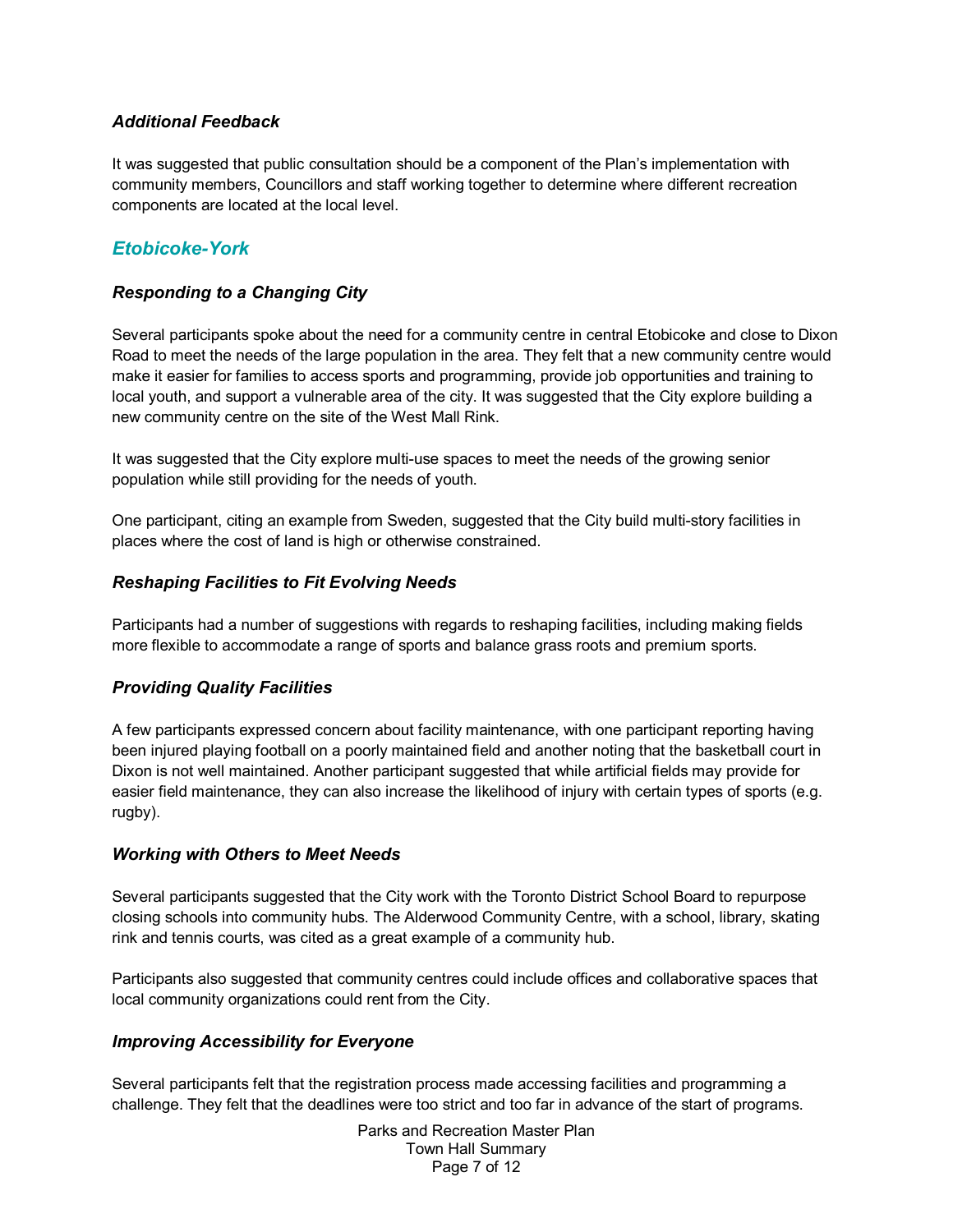They suggested that the registration technology should be improved, the offerings extended, and that the system should be set up so that people in the immediate area of a facility are served first by that facilities' programs. *A member of the Master Plan team noted that while the Plan is focused on facilities, a refresh of the registration system is in progress and it will have opportunities for public input as well.*

Participants also discussed access in terms of ease of travel to facilities, noting that many families have to drive to several locations to access programs and that it can be challenging to access facilities unless one has a car.

### *The Funding Challenge*

Some concern was expressed around the use of section 37 development funds to build a community centre at Humber Bay Shores. Some felt that the construction of this community centre undermined the previous Master Plan as the centre was not included in it, or in capital budgets resulting from that plan.

There was a suggestion that faith-based groups and large land owners could donate space to the City for new facilities.

#### *Additional Feedback*

Participants suggested that the Toronto Poverty Reduction Strategy be considered as part of the Master Plan. A member of the Master Plan team confirmed that it will be considered, alongside the Strong Neighbourhoods Strategy 2020, and other social development strategies.

A few participants were concerned that a piece of Provincially-owned land at 126 Elmvale Road was going to be sold and felt that it should be provided to the City of Toronto and added to Centennial Park. *The Etobicoke Centre Member of Provincial Parliament Yvan Baker noted that the land is owned by Infrastructure Ontario – an agency of the Province – whose mandate is maximizing the value of land. Infrastructure Ontario is proposing to change the land use designation for this land and this particular change must be approved by the Minister of Municipal Affairs and Housing. MPP Baker noted that he will discuss the proposal with the Minister when it is brought forward for his approval.*

One participant felt that natural surface trails should be included in the Master Plan as there are over 200km of trails within the city's ravines, they are very accessible to a large portion of the city, are open year round and provide services to a wide variety of groups. Another participant would like to see horticultural gardens included in the Master Plan as a facility-supporting resource.

### *North York*

#### *Responding to a Changing City*

A few participants flagged the importance of keeping up with demographic shifts, highlighting specific areas and facilities that could be upgraded to respond to a changing city, including:

- Additional ice pads at Goulding Park
- New community centres at Grand Avenue Park and/or at the site of the former Christie plant along Lake Shore Boulevard West

Parks and Recreation Master Plan Town Hall Summary Page 8 of 12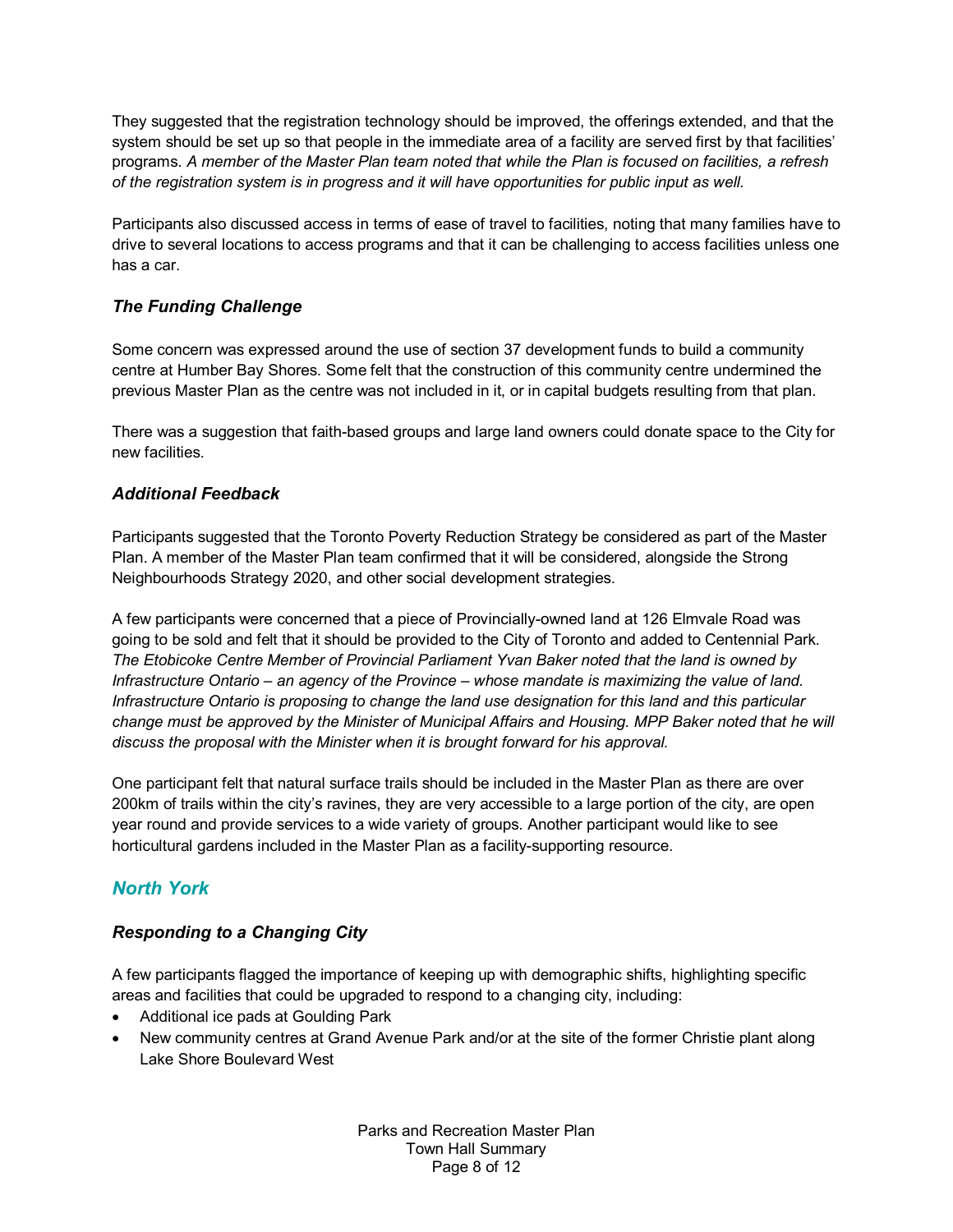### *Reshaping Facilities to Fit Evolving Needs*

Participants mentioned a number of specific facilities that they thought were underutilized / not optimally utilized, including:

- The stadium at Esther Shiner Civic Stadium it was suggested that it be replaced with an indoor facility for soccer / football training
- The tennis courts at Riverdale Park it was suggested that they be covered to promote greater yearround use
- The Don Valley Golf Course it was suggested that it would be better used as a park

#### *Providing Quality Facilities*

Several participants felt that maintenance of City facilities could be improved, particularly in comparison to nearby facilities in surrounding Greater Toronto Area municipalities. Some participants mentioned that they had seen declining membership in their sports clubs with people electing to use facilities outside of the city because of maintenance (e.g. holes and debris on fields) and a lack of supporting amenities (e.g. lack of washrooms, including at the Keele Reservoir).

Several participants talked about the importance of extending the playing season at outdoor facilities (particularly soccer fields). They suggested that the City further explore/increase the use of lighting, sports bubbles and artificial turf. There were some differing views on the value of these suggested facility upgrades, with some noting that they could lead to fee increases while others noted that winter prices are already very high given the level of demand and lack of available facilities.

#### *Working with Others to Meet Needs*

Several participants suggested the City work with schools and universities/colleges to use their facilities during off-peak times (e.g. evenings, weekends, summer). They also suggested that the City could work with schools to offer afterschool programs, with additional fees being raised from these new users.

Participants also suggested that the City pursue more corporate partnerships (e.g. with professional sports teams for funding, with sports clubs for permits), making it easier and more sustainable for corporate partners to invest in and offer programs through City facilities. One participant suggested a specific partnership opportunity where the City could help run a waterfront recreation site at Humber College's Lake Shore campus.

Participants suggested further pursuing outdoor facilities on hydro corridors, noting that there are soccer and football fields on the hydro corridor beside the Esther Shiner Civic Stadium and cricket pitches on the hydro corridor beside Thorncliffe Park.

#### *Improving Accessibility for Everyone*

Several participants discussed accessibility in terms of access to programs, noting that the City offers a wide variety of programs, services and amenities for a broad range of users. Some felt that the City's facilities were accessible in terms of the affordability of their programs. Others felt that while some programs were affordable, the affordability of other programs could be improved.

> Parks and Recreation Master Plan Town Hall Summary Page 9 of 12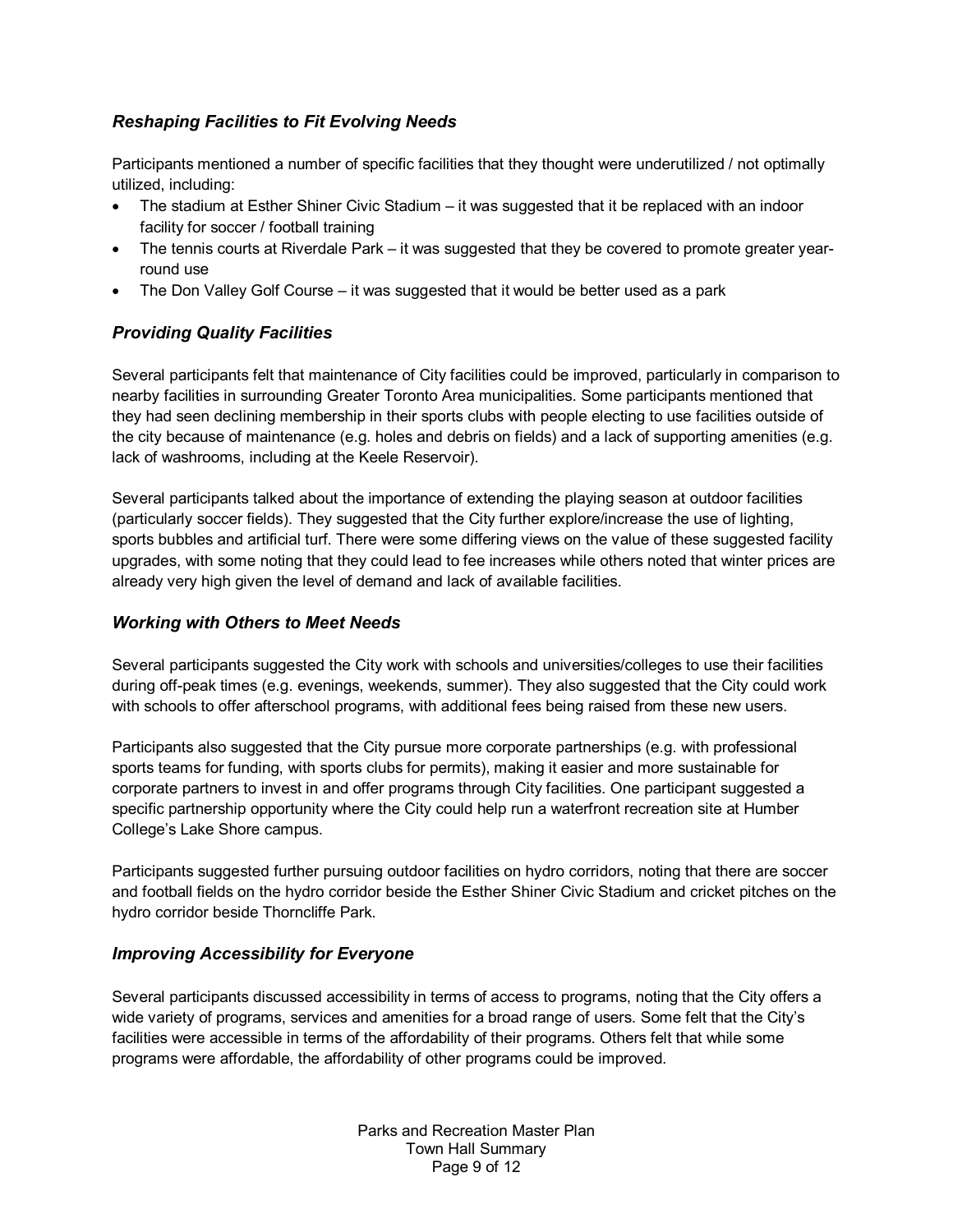Accessibility in terms of ease of travel to facilities was also discussed, with one participant suggesting that sheltered and secure bike parking be offered to help encourage and provide greater access to facilities by active transportation.

#### *The Funding Challenge*

One participant was concerned that while a fair amount of money had been received through section 37 agreements from developments within the city, most of the new parks being built are not large enough to fit outdoor facilities such as baseball diamonds and soccer fields.

Another participant suggested that the City should strive to quickly undertake site-specific planning for new facilities identified in the Master Plan so that as many facilities as possible are shovel ready and able to take advantage of funding opportunities with other levels of government.

#### *Additional Feedback*

A participant suggested that all community centres should utilize solar panels to reduce their energy consumption, noting that there used to be a Provincial program that offered funding. *A member of the Master Plan team confirmed that the City had taken advantage of that program in the past to add solar panels to some community centres, and that the Master Plan will look to further opportunities to reduce facility energy consumption.*

# **NEXT STEPS**

At the conclusion of each town hall, the Master Plan team provided participants with a brief overview of next steps in the process, including:

- All feedback received at the town halls will be included in a summary report
- The summary report will include feedback from all four town halls and will be made available on the Master Plan website: toronto.ca/parks/facilitiesplan and sent directly to participants who provided their email address when signing in at the town hall meetings
- Feedback from the town halls and other consultation activities will be included in an overall consultation report and this report will be used to help develop the Draft Master Plan
- Additional feedback will be sought on the Draft Master Plan in fall 2016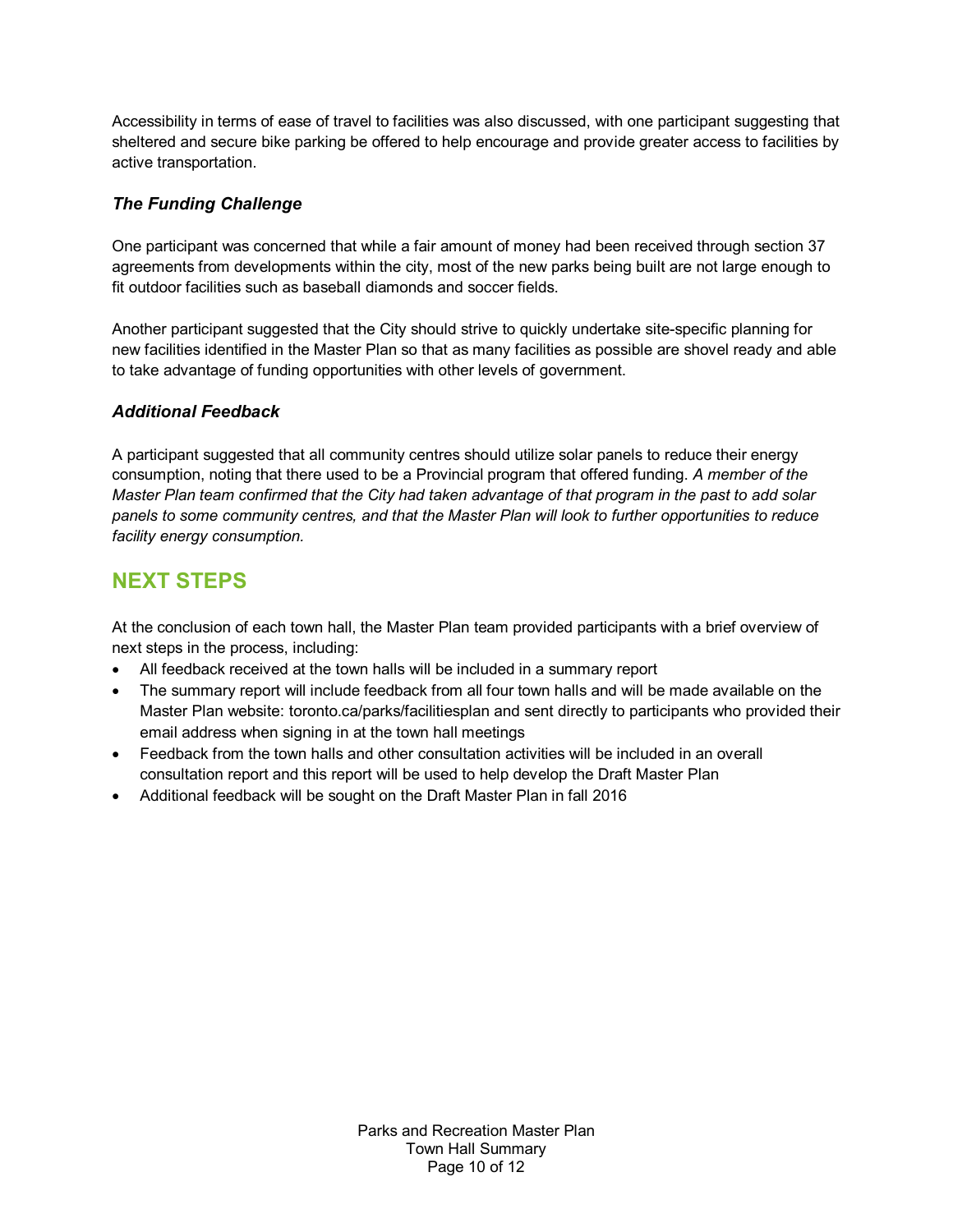# **ATTACHMENT 1 – DATES/TIMES/LOCATIONS**

The dates, times and locations of the four town halls are listed below.

| Toronto-East York District Town Hall     | <b>Scarborough District Town Hall</b> |
|------------------------------------------|---------------------------------------|
| Tuesday, February 23, 2016               | Wednesday, February 24, 2016          |
| 7:00-9:00pm                              | 7:00-9:00pm                           |
| <b>Wallace Emerson Community Centre</b>  | Warden Hilltop Community Centre       |
| 1260 Dufferin Street                     | 25 Mendelssohn Street                 |
| <b>Etobicoke-York District Town Hall</b> | <b>North York District Town Hall</b>  |
| Wednesday, March 2, 2016                 | Thursday, March 3, 2016               |
| 7:00-9:00pm                              | 7:00-9:00pm                           |
| Etobicoke Olympium                       | <b>Edithvale Community Centre</b>     |
| 590 Rathburn Road                        | 131 Finch Avenue West                 |

# **ATTACHMENT 2 – AGENDA**

The below agenda was used at all four town halls. The focus questions included with this agenda were used to help guide town hall discussions.

| 7:00 <sub>pm</sub> | Welcome<br>Parks, Forestry and Recreation, City of Toronto                                                                                                                                                                                                                                                                                                          |
|--------------------|---------------------------------------------------------------------------------------------------------------------------------------------------------------------------------------------------------------------------------------------------------------------------------------------------------------------------------------------------------------------|
| 7:05               | Introductions and Agenda Review<br>Alex Heath - Swerhun Facilitation                                                                                                                                                                                                                                                                                                |
| 7:10               | <b>Overview Presentation</b><br>Matt Bentley, Project Manager – Parks, Forestry and Recreation, City of Toronto<br>Steve Langlois - Monteith Brown Planning Consultants                                                                                                                                                                                             |
| 7:40               | <b>Facilitated Discussion</b>                                                                                                                                                                                                                                                                                                                                       |
|                    | <b>Focus Questions:</b>                                                                                                                                                                                                                                                                                                                                             |
|                    | What is the best thing about the City's parks and recreation facilities?<br>1.<br>How can the City's parks and recreation facilities be improved (e.g.<br>2.<br>expanding existing facilities, constructing of new facilities)?<br>Do you have any suggestions on how to address the challenges associated<br>3.<br>with providing parks and recreation facilities? |
| 8:50               | Wrap Up & Next Steps                                                                                                                                                                                                                                                                                                                                                |
| 9:00               | Adjourn                                                                                                                                                                                                                                                                                                                                                             |

Parks and Recreation Master Plan Town Hall Summary Page 11 of 12